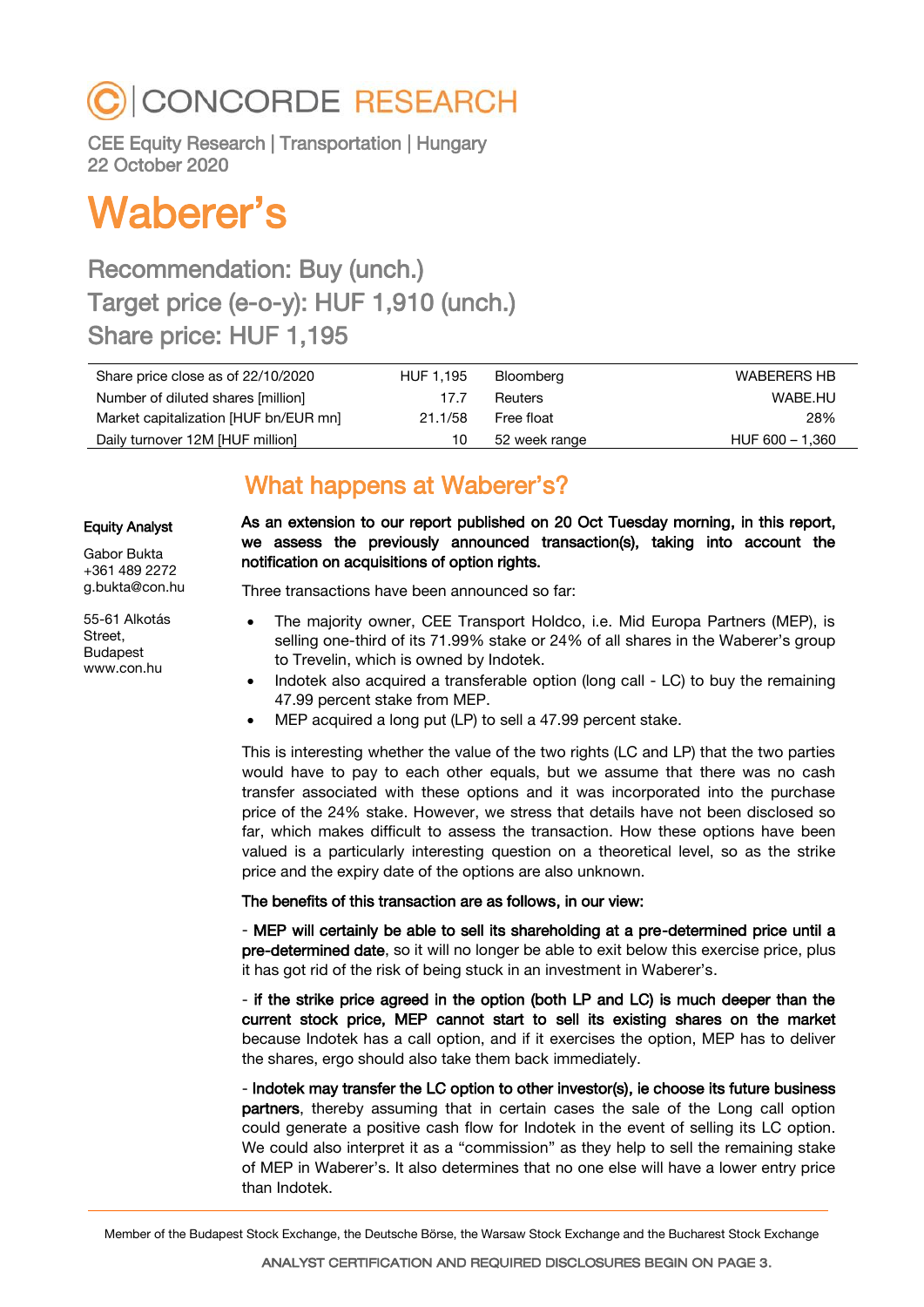It would be most logical for Indotek to sell the existing long call option to two parties equally. As a result, three large owners would appear at Waberer's, where no one has more than 24 percent of the voting rights, thus avoiding a mandatory takeover bid for minority as well. To sum it up, we guess that the expected shareholder structure will be as follows:



Source: Waberer's, Concorde Research

#### WHAT WILL HAPPEN TO THE COMPANY?

This is doubtful, at this stage, but in the very short term, a significant upside risk evaporated as a result of the transaction as Indotek doesn't aim to delist Waberer's. In addition, at this point of time we think that it might be reasonable to clean up the balance sheet in the first round and to put the asset portfolio in order, which may also lead to book value adjustments. There are several options, including to split the group or overhaul the business as follows, resulting in plenty of downside and upside risks.

1) First off, Indotek will likely delegate new board members so as to have more insights into the operations.

2) Waberer's might sell off Polish Link that was purchased from the proceeds of the IPO in 2017. As part of the Waberer's' loss-making International Transportation segment, Link is particularly a value-creating, cash-generating, positive-return asset right now. At the time of Link's acquisition, around EUR 32 mn worth of goodwill was written to the books. However, if it were sold at a lower price than c. EUR 32mn, book value would have to be adjusted for the difference between the sale price and the goodwill. It would result in positive cash-flow, but book value should drop in line with this difference.

3) The vast part of ITS segment in capacity and revenue terms, which is operated with a Hungarian location, is a loss-making unit. Although, this part of the business is recovering on operational level, we are a bit concerned over the future of the business due to the high competition and the protectionist European disputes. New Executive Board of Waberer's, once it will be appointed, may decide to cease ITS operations if they realize that they are not in a position to overhaul the international segment very quickly. Taking into account that restructuring of ITS is taking place, ITS segment has to deliver profitable quarters and the Management has to prove their ability in 2021 in order to continue the operations of this segment, in our view.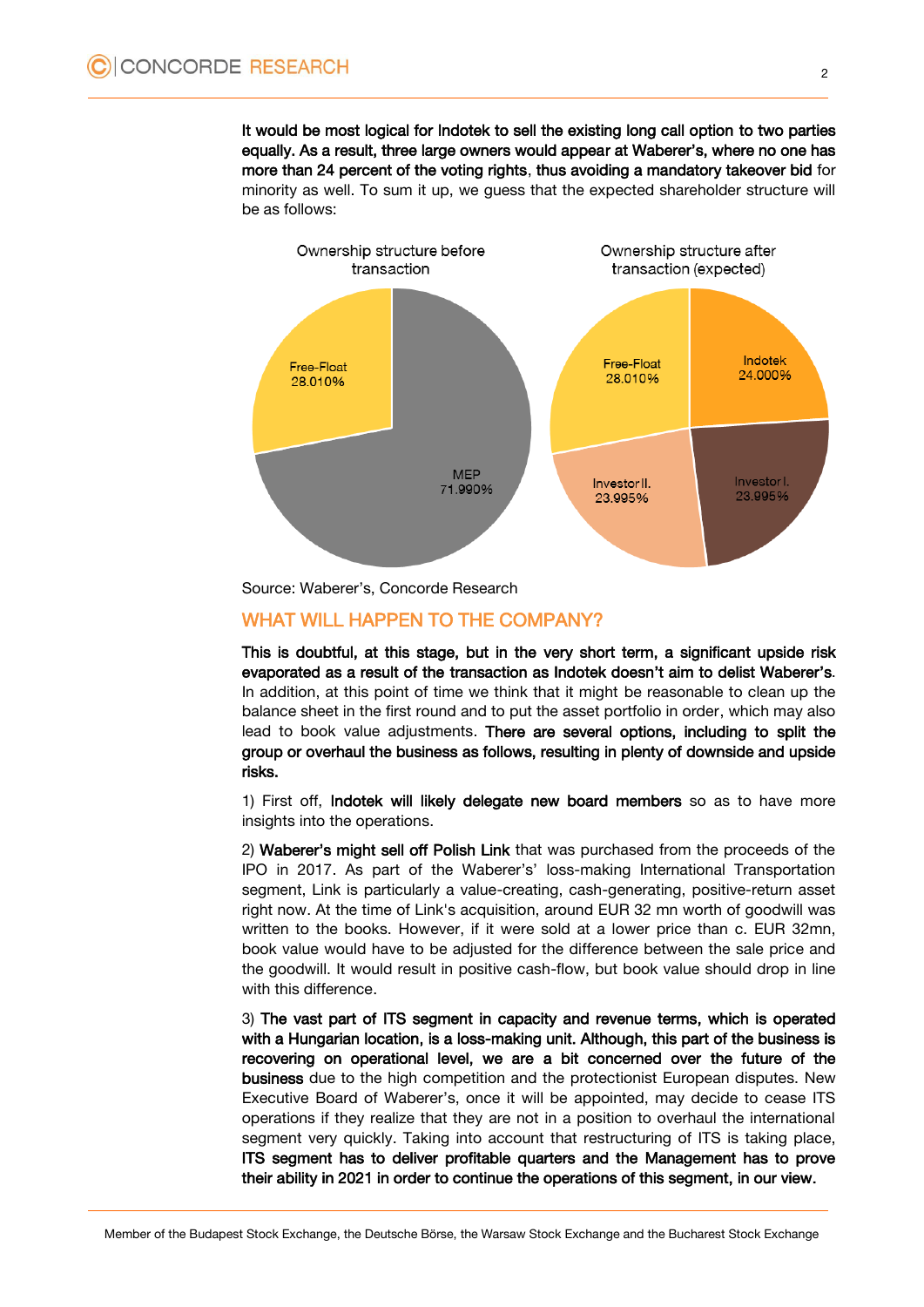4) All resources might be allocated to Regional Contractual Logistics (RCL), which is one of if not the most significant players in the Hungarian logistics and transportation market. We think that Waberer's could definitely benefit from the appearance of Indotek. As a result, Waberer's, which clearly has both direct and indirect impact on the Hungarian supply chain, could strengthen its position (e.g. transportation with own-fleet or subcontractors and warehouse activities). Moreover, we see that there's room to support the whole transportation segment, which has got a blow due to covid, in Hungary at Government level, not to mention the fact that Indotek may help Waberer's exploit new business opportunities, bring new customers. As a reminder, Waberer's signed a 3-year contract for in-house logistics services with Audi last year, but this profitable service can be provided to other large companies in Hungary.

5) The future of the Insurance segment also raises questions, but we wouldn't be surprised if this high-value-added, cash generative asset were sold in the mid-term. In 2016, the Waberer Group acquired 100% of the insurer for EUR 14 million, at a Price to Book ratio of c1.2x. Since then, BV of Waberer Hungaria has nearly quadrupled and profitability improved, implying a significantly higher value for the well-managed asset. Insurance Company (Waberer Hungaria) is worth HUF 1,325 a share, in our view, more than the current share price of Waberer's at BSE. Certainly, it's been a particularly great investment, but we stress that, if occurs, any proceeds from divestments may differ to a great degree from our fair equity value estimation. As a result, divestment of the business at a significantly lower valuation may hurt minority shareholder's interest, as well as banks or creditors may also prevent sales of the business unit.

#### **CONCLUSION**

While there are no details, we assume that MEP gets rid of its investment in Waberer's at a significant discount. We also conclude that it can also be ruled out that the minority will make a quick profit on its investment because it's very likely that there will be no takeover and delisting, i.e. there will be no mandatory takeover bid.

As long as there is no new direction, strategy, the future is uncertain. Now we have outlined possible scenarios that could be realized in part or in full, and that carries a lot of positive and negative risks at the same time.

At this point, we remain cautiously BUY-rated as Waberer's stock appears to be a value trap.

In addition, the 3rd quarter report, which will be published in November, will not be as bright yet, as one-off items may worsen the bottom line result due to transformationrelated costs.

However, whatever happens with ITS and Insurance segments, RCL, which according to our calculations can currently be worth HUF 1,450 a share alone, may be worth more in the future. Thanks to the new shareholder structure, it may appreciate and generate even more cash, from which minority shareholders could ultimately benefit.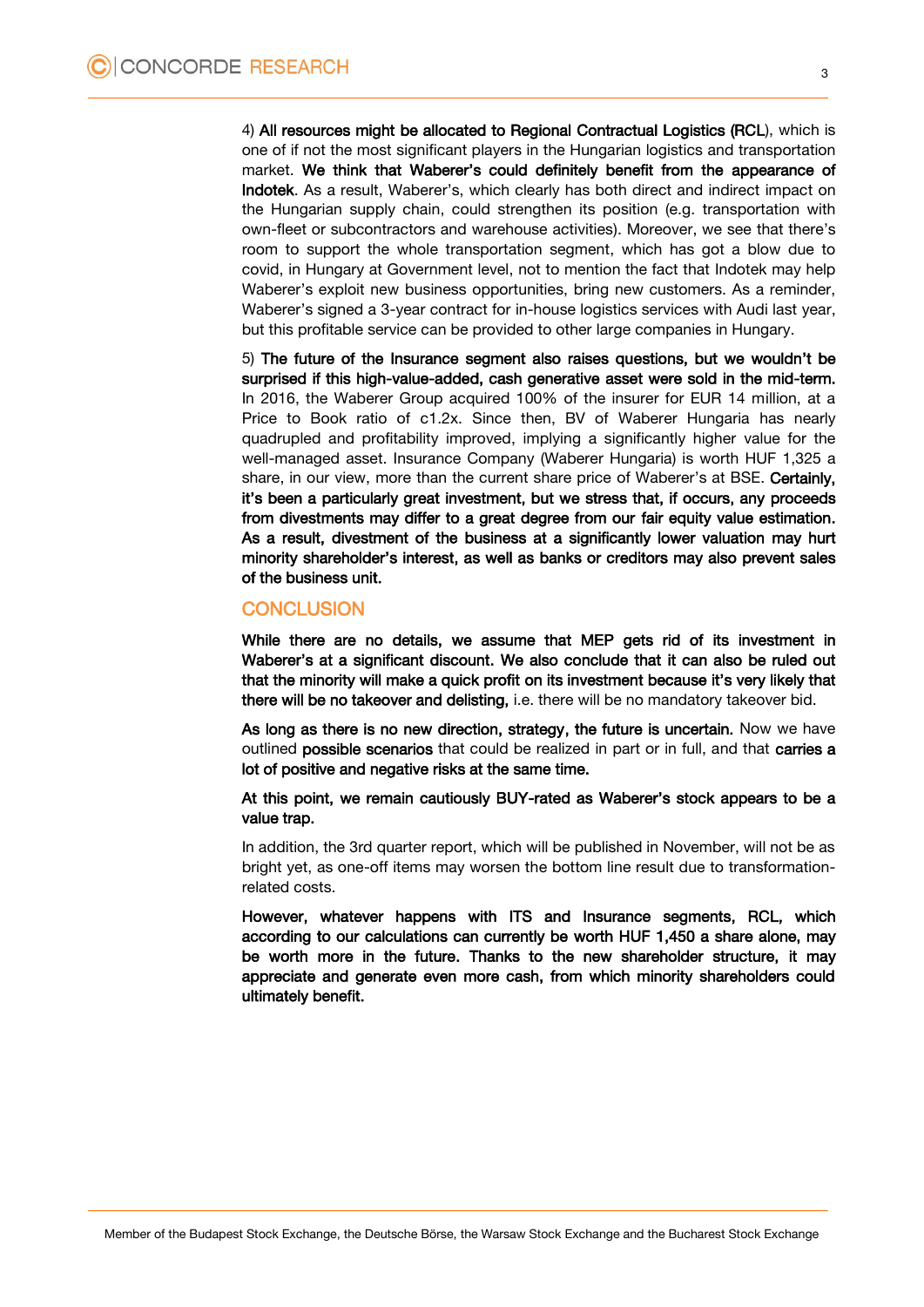Concorde Securities Ltd. does and seeks to do business with companies covered in its research reports. As a result, investors should be aware that the firm may have a conflict of interests that could affect the objectivity of this report. Investors should consider this report as only a single factor in making their investment decision. For analysts' certification and other important disclosures, please refer to the "Disclaimer" section at the end of this report.

#### DISCLAIMER I.

This research report has been prepared by Concorde Securities Ltd., a full-service Hungarian investment banking, investment management and brokerage firm. Concorde Securities Ltd. is under the supervision of the National Bank of Hungary in its capacity as financial supervisory authority.

Concorde Securities Ltd. is registered in Hungary and does not have any subsidiaries, branches or offices outside of Hungary. Therefore we are not allowed to provide direct investment banking services to US investors and restrictions may apply to our potential investment banking services according to your country's jurisdiction.

Our salespeople, traders and other professionals may provide oral or written market commentary or trading strategies to our clients that reflect opinions that are their own and may be contrary to the opinions expressed in our research products, and our proprietary trading and investing businesses may make investment decisions that are inconsistent with the recommendations expressed by our analysts or traders.

Our research, sales and trading professionals are paid based on the profitability of the respective divisions of Concorde Securities Ltd., which from time-to-time may include revenues from the firm's capital market activity. Concorde Securities Ltd. does not prohibit analysts, salespeople and traders from maintaining a financial interest in the securities or futures of any companies that they cover or trade on their clients' behalf in strict compliance with the Hungarian Capital Markets Act.

#### ANALYSTS CERTIFICATION

The research analysts undersigned and responsible for the preparation of this report hereby certify that (i) the views expressed in this research report accurately reflect their personal views about any and all of the securities or issuers referred to in this research report; (ii) no part of the analysts' compensation was, is or will be directly or indirectly related to the specific recommendation or views expressed in this report and (iii) no part of their compensation is tied to any specific investment transactions performed by Concorde Securities Ltd.

Name and job title of individuals involved in the production of this report are disclosed at the end of this report.

Concorde Securities Ltd. is a leading manager and underwriter of Hungarian equity offerings. We have investment banking and other business relations with a substantial percentage of the companies traded on the Budapest Stock Exchange and covered by our research department. Concorde Securities Ltd, its directors and employees may have a position in these securities, which may change at any time.

Concorde Securities Ltd. acted as Lead Manager of the private and public share placement of the shares of FHB in 2003, Masterplast in 2012 and Duna House in 2016. Concorde Securities Ltd. acted as the Co-lead Manager of Gedeon Richter's exchangeable bond issue in September 2004. Concorde Securities Ltd. has provided financial advice to Magyar Telekom.

| Rating                 | <b>Trigger</b>                                                                                                                                           |
|------------------------|----------------------------------------------------------------------------------------------------------------------------------------------------------|
| Buy                    | Total return is expected to exceed 20% in the next 12 months                                                                                             |
| Accumulate             | Total return is expected to be in the range of 10-20%                                                                                                    |
| Neutral                | Total return is expected to be in the range of 10%-(-10%)                                                                                                |
| Reduce                 | Total return is expected to be in the range of -10-(-20%)                                                                                                |
| Sell                   | Total return is expected to be lower than -20%                                                                                                           |
| <b>Under Revision</b>  | The stock is put Under Revision if the covering analyst considers new information<br>may change the valuation materially and if this may take more time. |
| Coverage in transition | Coverage in transition rating is assigned to a stock if there is a change in analyst.                                                                    |

#### EXPLANATION OF RATINGS AND METHODOLOGY